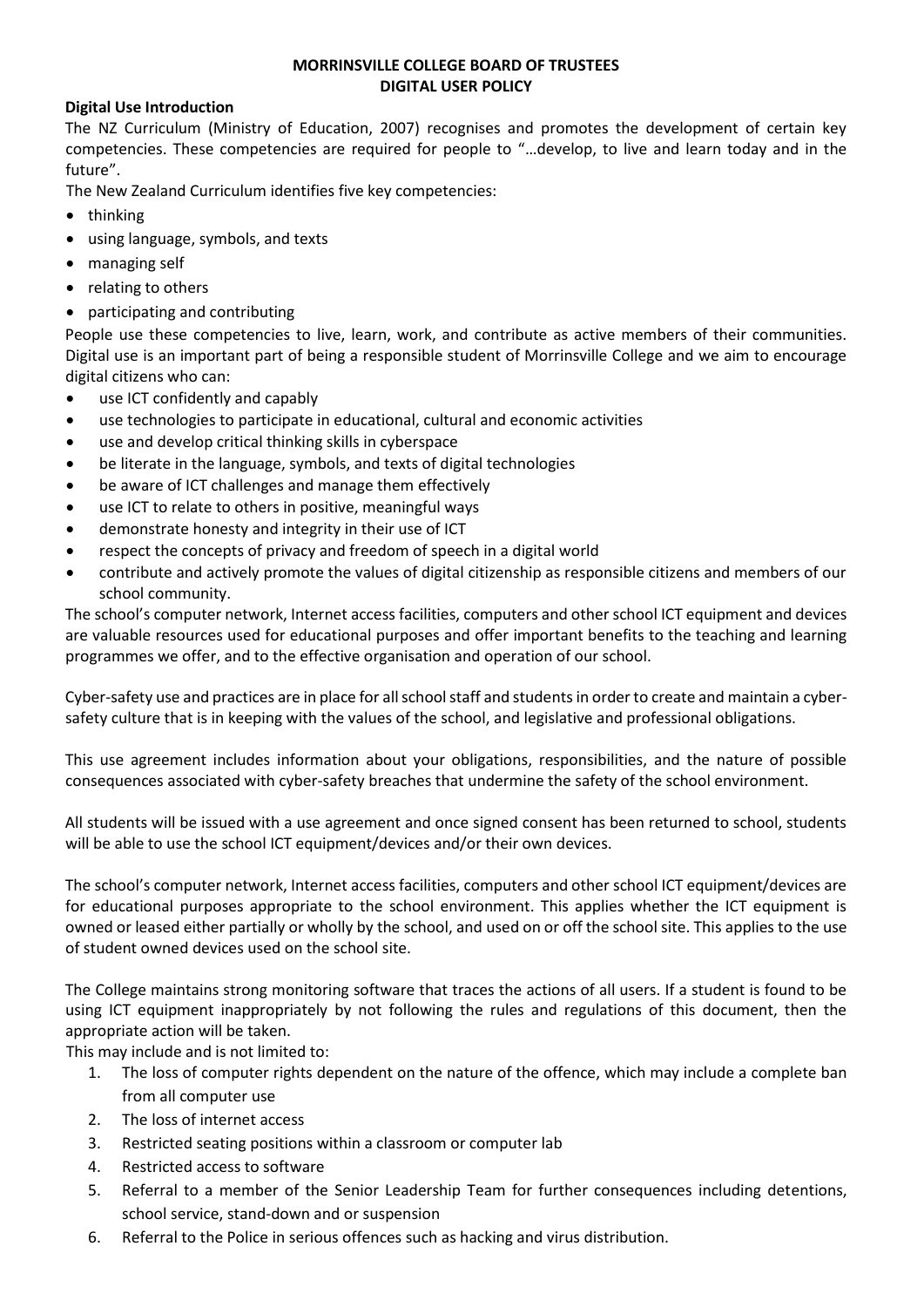### **Acceptable Use Rules**

As a safe and responsible user of ICT I will help keep myself and other people safe by following these rules.

- 1. I cannot use school ICT equipment until my parent and I have read and signed my use agreement form and returned it to school.
- 2. If I have my own user name, I will log on only with that user name. I will not allow anyone else to use my user name.
- 3. I will not share my password with anyone else.
- 4. While at school or a school-related activity, I will not have any involvement with any ICT material or activity which might put myself or anyone else at risk (e.g. bullying or harassing).
- 5. I understand that I must not at any time use ICT to upset, offend, harass, threaten or in any way harm anyone connected to the school or the school itself, even if it is meant as a joke. This includes forwarding messages and supporting others in harmful, inappropriate or hurtful online behaviour.
- 6. Inappropriate use of private ICT equipment/devices (such as USB sticks or disks) and Internet social networking sites (such as Facebook) during out-of-school hours is not the school's responsibility. However, I understand that if the implications of such personal use/activity compromises or impacts on student and/or staff safety, wellbeing and work at school then school management reserves the right to intervene with possible disciplinary actions.
- 7. I understand that the rules in this use agreement also apply to mobile phones. I will only use my mobile phone(s) at the times that I am permitted to during the school day and in the classroom with a teacher's permission and supervision.
- 8. While at school, I will not:
	- Access, or attempt to access, inappropriate, age restricted, or objectionable material
	- Download, save or distribute such material by copying, storing, printing or showing it to other people
	- Make any attempt to get around or bypass security, monitoring and filtering that is in place at school, i.e. proxy sites to circumvent access to prohibited sites.
- 9. If I accidentally access inappropriate material, I will do the following things:
	- Not show others
	- Turn off the screen or minimise the window and report the incident to a teacher immediately.
- 10. I understand that I must not download any files such as music, videos, games or programmes without the permission of a teacher. This makes sure the school complies with the Copyright Act 1994. I also understand that anyone who infringes copyright may be personally liable under this law.
- 11. I understand that these rules apply to any privately owned ICT equipment/device (such as a laptop, tablet, mobile phone, USB drive) I bring to school or a school-related activity and that any images or material on such equipment/devices must be appropriate to the school environment.
- 12. I will not connect any device (such as a USB drive, camera or phone) to, or attempt to run any software on, school ICT without a teacher's permission. This includes all wireless technologies.
- 13. I will ask a teacher's permission before giving out any personal information (including photos) online about myself or any other person. I will also get permission from any other person involved. Personal information includes name, address, email address, phone numbers, and photos.
- 14. I will respect all ICT systems in use at school and treat all ICT equipment/devices with care. This includes:
	- Not intentionally disrupting the smooth running of any school ICT systems
	- Not attempting to hack or gain unauthorised access to any system
	- Following all school cyber-safety rules, and not joining in if other students choose to be irresponsible with ICT
	- Reporting any breakages/damage to a staff member.
- 15. I understand that the school may monitor traffic and material sent and received using the school's ICT network. The school may use filtering and/or monitoring software to restrict access to certain sites and data, including email.
- 16. I understand that the school may audit its computer network, Internet access facilities, computers and other school ICT equipment/devices or commission an independent forensic audit. Auditing of the above items may include any stored content, and all aspects of their use, including email.
- 17. I understand that if I break these rules, the school may inform my parent(s). In serious cases the school may take disciplinary action against me. I also understand that my family may be charged for repair costs. If illegal material or activities are involved, it may be necessary for the school to inform the Police.